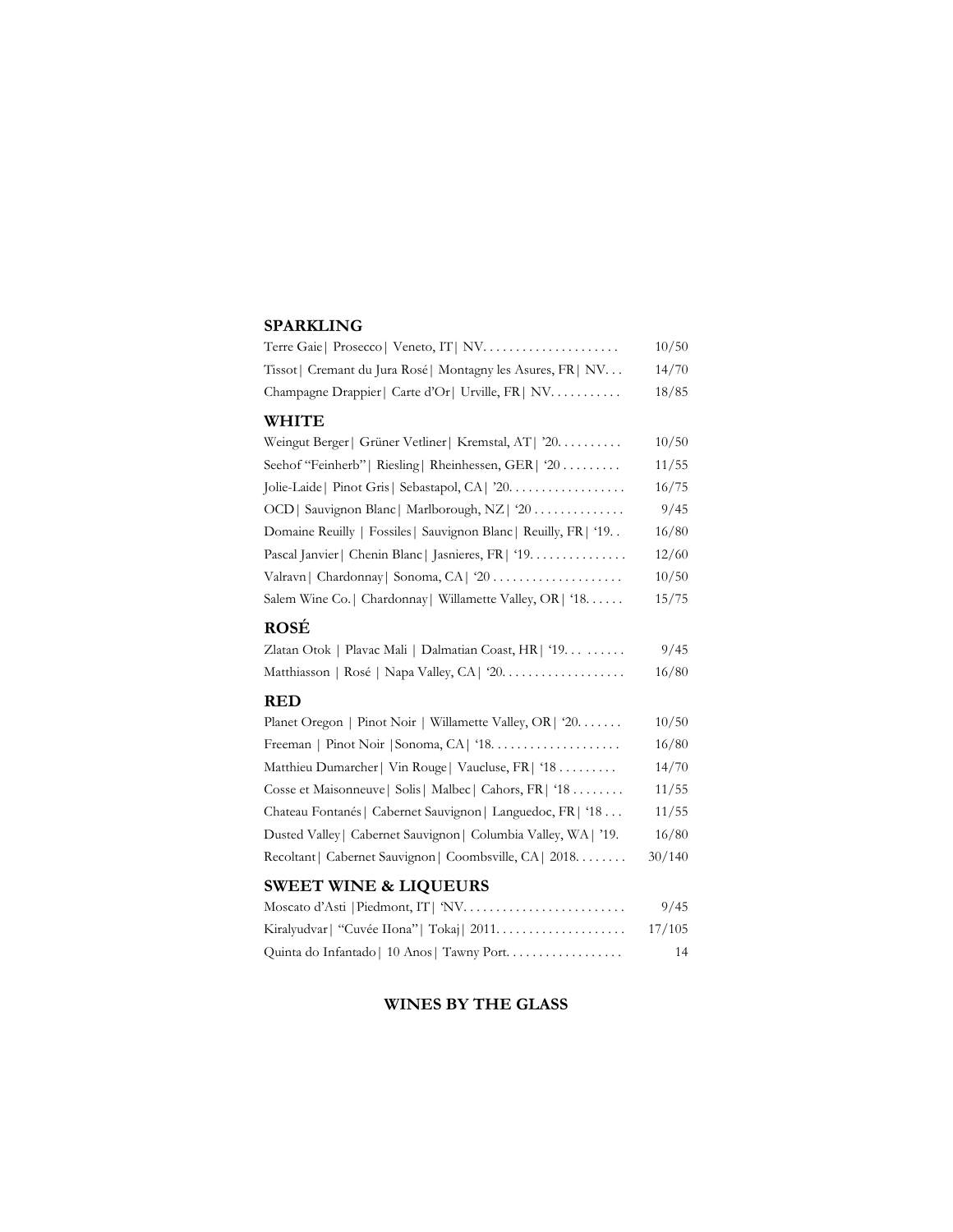#### **CHAMPAGNE**

#### France

| Louis Nicaise   "Brut Reserve"   Hautvilliers   NV.        | 80  |
|------------------------------------------------------------|-----|
|                                                            | 85  |
|                                                            | 98  |
| Pierre Paillard   "Les Terres Roses"   Bouzy   2017.       | 125 |
|                                                            | 140 |
|                                                            | 140 |
| Jean-Pierre Launois   Millésime   Mesnil sur Oger   $2010$ | 150 |
|                                                            | 155 |

#### **SPARKLING**

#### Jura

| Domaine de Montbourgeau   "Cremant"   Etoile   NV             | 60 |
|---------------------------------------------------------------|----|
| Cava                                                          |    |
| Raventós i Blanc   Blanc de Blancs   Penédes   2018.          | 48 |
| <b>United States</b>                                          |    |
| Cruse Wine Co.   "Rancho Chimiles"   Napa Valley   2020.      | 65 |
| Hermann J. Wiemer   "Brut"   Seneca, NY   2016.               | 70 |
| <b>ROSÉ</b>                                                   |    |
| <b>United States</b>                                          |    |
| Monte Rio Cellars   "Co-Ferment"   Lodi   2021.               | 45 |
| Railsback Frerés   "Les Rascasses"   Santa Ynez Valley   2021 | 55 |
| Martha Stoumen   Nero d'Avola   Sebastapol   2020.            | 66 |

#### Italy

| Germany | 48 |
|---------|----|
|         |    |
|         | 50 |

# **CHAMPAGNE, SPARKLING & ROSÉ**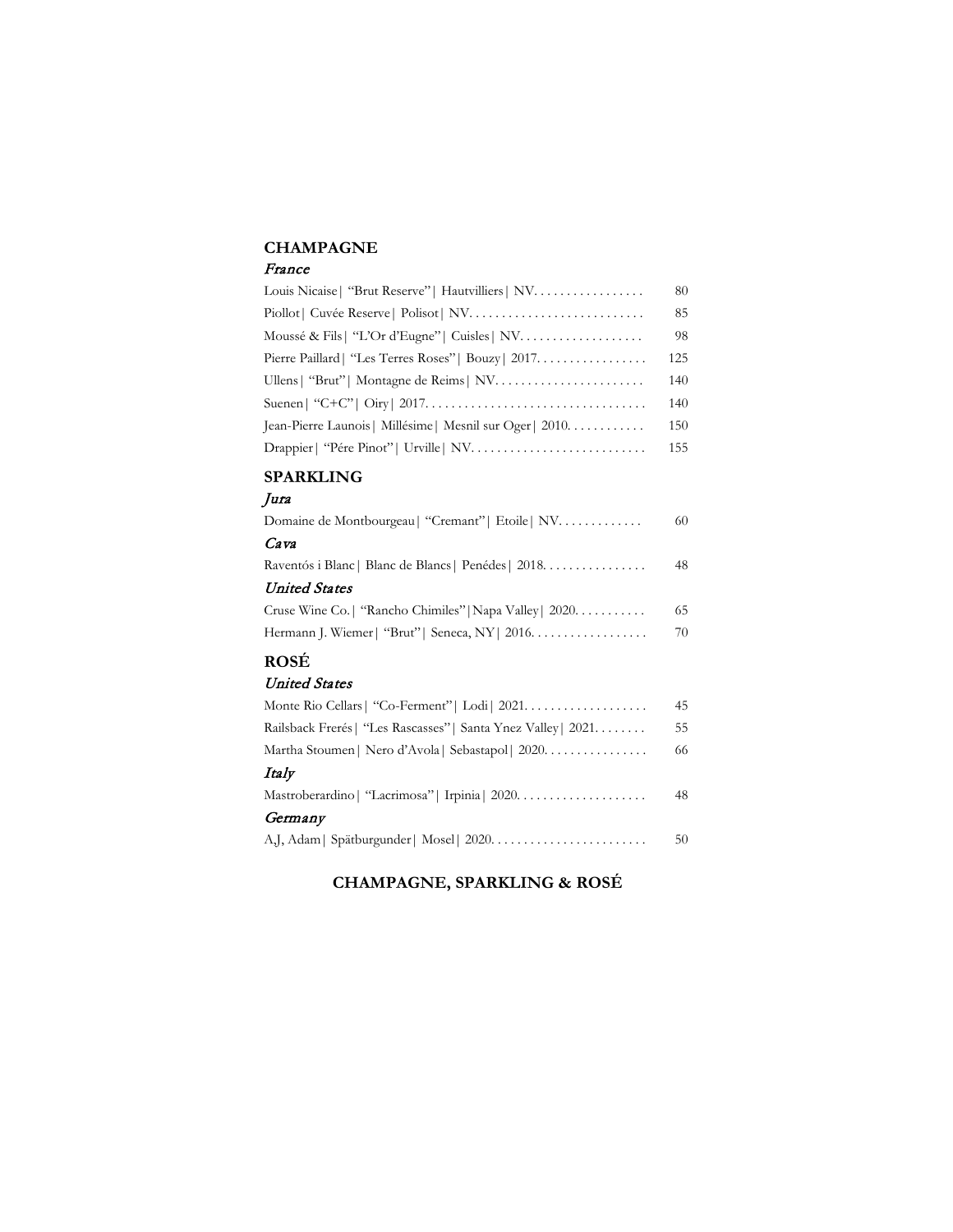### **SAUVIGNON BLANC**

| <b>United States</b>                                         |     |
|--------------------------------------------------------------|-----|
| Cade Estate Vineyards   Napa Valley   2020                   | 55  |
| France                                                       |     |
| Chateau La Rame   Saint Croix du Mont   Bordeaux   2020.     | 42  |
|                                                              | 60  |
| <b>RIESLING</b>                                              |     |
| Austria                                                      |     |
|                                                              | 95  |
| <b>CHENIN BLANC</b>                                          |     |
| France                                                       |     |
|                                                              | 78  |
| <b>United States</b>                                         |     |
| Leo Steen   "Peaberry Vineyard"   Healdsburg   2019.         | 52  |
| <b>VERMENTINO</b>                                            |     |
| <b>United States</b>                                         |     |
| Edmunds St. John   "Heart of Gold"   Carson Ridge   2020.    | 48  |
| Italy                                                        |     |
|                                                              | 55  |
| <b>GRÜNER VETLINER</b>                                       |     |
| Austria                                                      |     |
|                                                              | 55  |
| <b>CHARDONNAY</b>                                            |     |
| France                                                       |     |
| François Mikulski   Bourgogne Blanc   Mersault   2015.       | 52  |
| Patrick Javillier   Cuvée Oligocéne   Mersault   2018.       | 65  |
| Domaine Gilles Morat   Sur la Roche   Pouilly-Fuissé   2018. | 70  |
|                                                              | 85  |
|                                                              | 85  |
| Italy                                                        |     |
|                                                              | 80  |
| United States                                                |     |
|                                                              | 85  |
| Nicolas Jay   Affinités   Willamette Valley   2017.          | 95  |
| Freeman Vineyards   Hawk Hill   Sonoma   2018.               | 100 |
|                                                              | 110 |
| <b>FIELD BLEND</b>                                           |     |
| Portugal                                                     |     |
|                                                              | 40  |
| <b>VENETO</b>                                                |     |
| Garganega                                                    |     |
| Giuseppe Quintarelli   Ca' del Merlo   Valpolicella   2020.  | 95  |
|                                                              |     |

## **WHITES BY THE BOTTLE**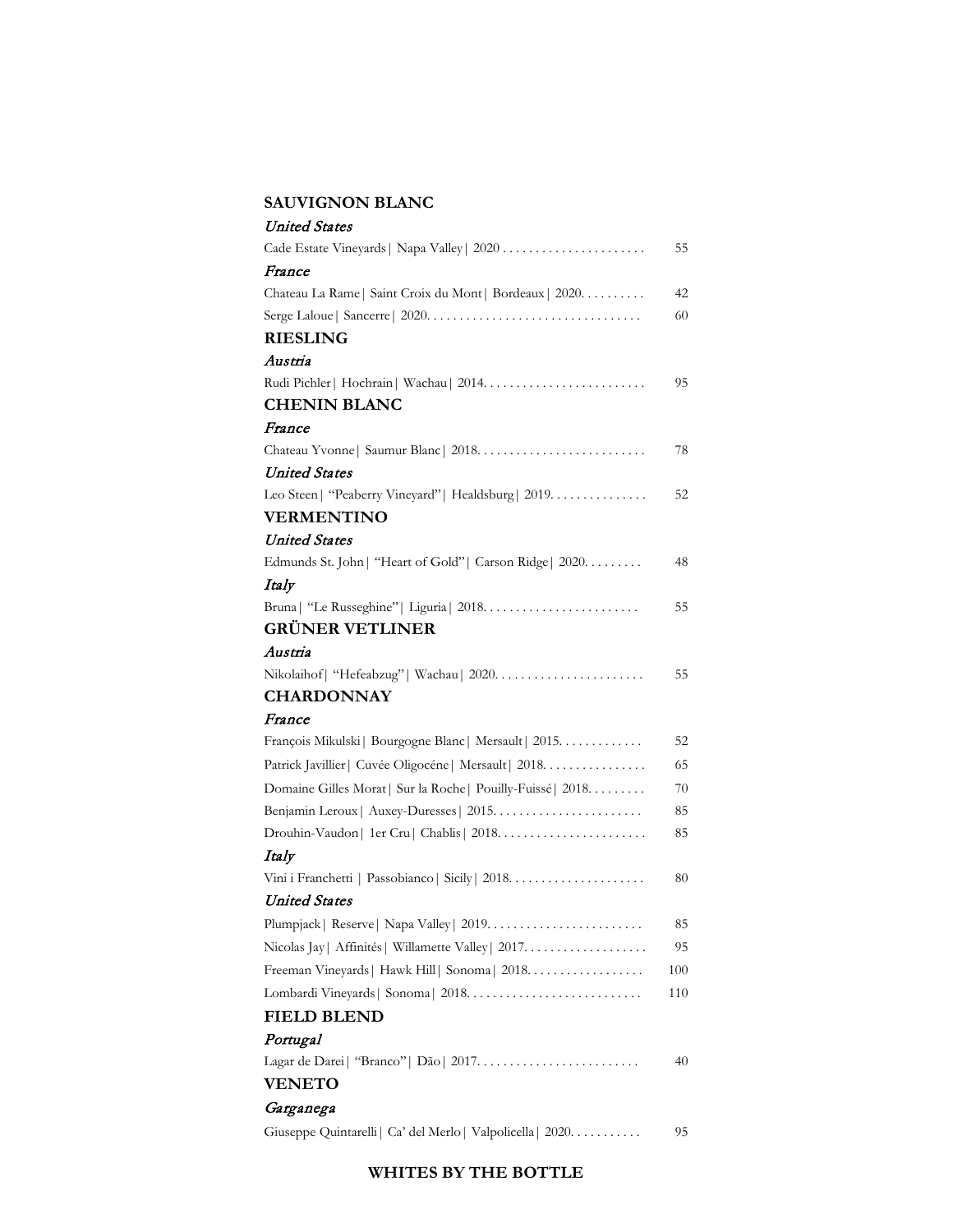### **GAMAY**

| France                                                             |     |
|--------------------------------------------------------------------|-----|
| Guy Breton   "MaryLou"   Beaujolais-Villages   2020.               | 55  |
| Jean Paul Dubost   "En-Brenay"   Moulin-A-Vent   2019.             | 60  |
| <b>TROSSEAU</b>                                                    |     |
| <b>United States</b>                                               |     |
|                                                                    | 80  |
| PINOT NOIR                                                         |     |
| France                                                             |     |
| Robert Chevillon   Passetoutgrain   NSG   2019.                    | 68  |
| Georges Noëllat   "Champs-des-Allouetes"   HCdN   2018.            | 80  |
| Sylvain Pataille   "Clemengots"   Marsannay   2017.                | 105 |
| Germany                                                            |     |
|                                                                    | 50  |
| <b>United States</b>                                               |     |
| Davis Family Vineyards   Soul Patch   Russian River Valley   2018. | 75  |
|                                                                    | 90  |
| Raen Vineyards   Royal St Roberts   Sonoma   2019.                 | 105 |
|                                                                    | 115 |
| <b>MALBEC</b>                                                      |     |
| France                                                             |     |
|                                                                    | 48  |
| <b>CABERNET FRANC</b>                                              |     |
| France                                                             |     |
| Chateau Yvonne   "La Folie"   Saumur-Champigny   2019.             | 52  |
| <b>SYRAH</b>                                                       |     |
| France                                                             |     |
|                                                                    | 55  |
| <b>RHÔNE BLENDS</b>                                                |     |
| <b>United States</b>                                               |     |
|                                                                    | 60  |
| Davis Family Vineyards   Throne   Russian River Valley   2018      | 72  |
| France                                                             |     |
|                                                                    | 70  |
| <b>ZINFANDEL</b>                                                   |     |
| <b>United States</b>                                               |     |
|                                                                    | 45  |
| Bedrock Wine Co.   "Old Vine"   California   2020.                 | 65  |
|                                                                    | 75  |
|                                                                    | 85  |
| <b>BORDEAUX BLENDS</b>                                             |     |
| <b>United States</b>                                               |     |
| Hudson Vineyards   Phoenix   Napa Valley   2018.                   | 81  |
| France                                                             |     |
| Chateau le Puy   Duc de Nauves   St-Emilion   2019.                | 65  |
| Chateau Rauzan-Ségla   "Segla"   Margaux   2015.                   | 145 |
|                                                                    |     |

**REDS BY THE BOTTLE**

# **MERLOT**

# United States

| Pride Mountain Vineyards   Napa Valley   2018.                 | 82  |
|----------------------------------------------------------------|-----|
|                                                                | 89  |
|                                                                | 105 |
| Robert Craig   "Candlestick Vineyard"   Napa Valley   2017.    | 155 |
| <b>CABERNET SAUVIGNON</b>                                      |     |
| United States                                                  |     |
|                                                                | 45  |
|                                                                | 65  |
| Maître-de-Chai   "Massa Vineyard"   Carmel Valley   2019.      | 85  |
| Gilbert Cellars   Reserve   Yakima Valley   Washington   2014. | 100 |
| Enfield Wine Co.   "Waterhorse Ridge"   Sonoma   2017.         | 115 |
|                                                                | 125 |
|                                                                | 155 |
| Robert Craig   Howell Mt.   Napa Valley   2016.                | 190 |
| PETITE SYRAH                                                   |     |
| United States                                                  |     |
|                                                                | 88  |
| Turley Vineyards   Hayne   Napa Valley   2019.                 | 98  |
| <b>SCHIOPPETTINO</b>                                           |     |
| Italy                                                          |     |
|                                                                | 55  |
| <b>NEBBIOLO</b>                                                |     |
| Italy                                                          |     |
|                                                                | 90  |
|                                                                | 100 |
| Azienda Cigliutti   "Serraboella"   Barbaresco   2018.         | 155 |
| <b>NERO D'AVOLA</b>                                            |     |
| Italy                                                          |     |
|                                                                | 80  |
| <b>FIELD BLEND</b>                                             |     |
| Portugal                                                       |     |
|                                                                | 68  |
| France                                                         |     |
| Maxime Magnon   "Demarrante"   Corbiéres   2018.               | 65  |
| Italy                                                          |     |
|                                                                | 42  |

# **REDS BY THE BOTTLE**